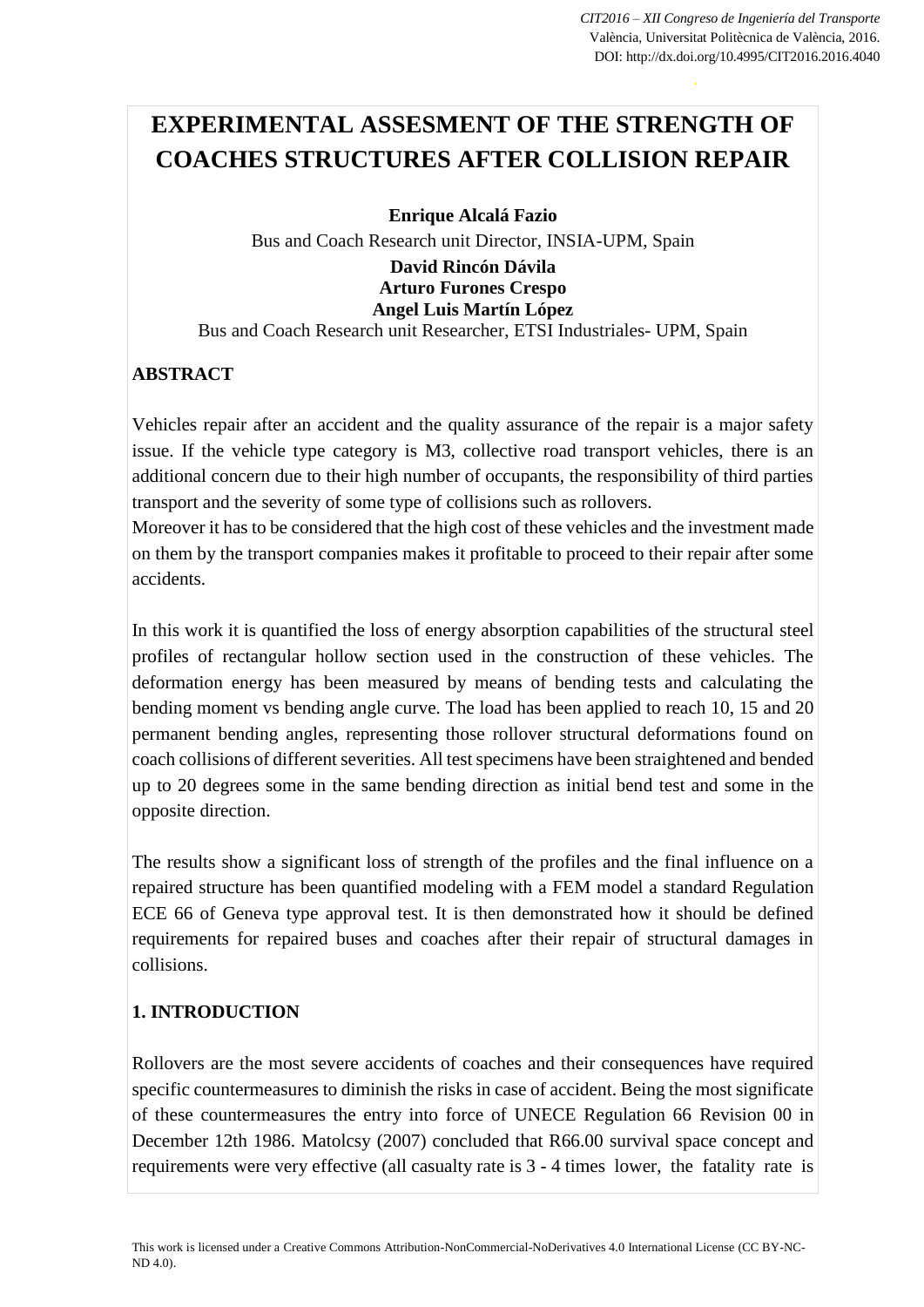lower with one order (10 times) when the survival space remains intact). Since that date, several improvements to the Reg. 66 requirements have been established, and the most relevant of them has been the consideration in Revision 01 of the 50% of the mass of the passengers as consequence of the mandatory installation, and use, of the seat belts. The entry into force, in November 2005, of this revision has meant a 30% average increase of energy absorption requirement for the superstructure (García et al. 2006). In this work, will be demonstrated that flexural bending and subsequent straightening of rectangular hollow sections can cause a structural weakening even higher than above-mentioned value (30%).

The value of the analyzed vehicles (coaches) is high, and it is still high even after having experienced an accident if mechanical damages are not severe enough. For this reason, coaches that have been involved in an accident (e.g. rollover) are often repaired straightening their structures in repair benches. To date it has not been considered in any regulation, the establishment of repair or inspection criteria for structures of coaches after experiencing an accident.

In Spain, in 2014, a coach suffered an unfortunate accident with rollover and subsequent fall down a slope (14 deceased passengers). The same vehicle had experienced a previous lateral rollover accident in 2010. It should be noted that the preliminary accident did not cause severe structural deformations and, especially, that the severity of the second rollover accident make it impossible to establish relationships between the accident severity and the repair.

For all above-mentioned arguments, it has been considered a need to evaluate, experimentally in a first step, the loss of energy absorption capabilities of repaired rectangular hollow sections. The experimental results of the test plan has been applied to a model using Kecman (1983) rectangular hollow sections plastic hinges model to estimate the global lost of absorption capability of an R66.01 approved coach structure. In further steps of this research it will be assessed the best procedures and practices to proceed to coach structures repair.

## **2. METHODOLOGY**

This research consists of the following two phases: The first one (phase I) is the experimental study of the behavior of the steel rectangular hollow sections by means of bending tests. Phase II has consisted in the application of the results obtained in the previous phase to a FEM analysis of the Reg 66.01 rollover test applied to a repaired coach structure.

#### **2.1 Experimental study of the steel profiles of rectangular hollow section by bending**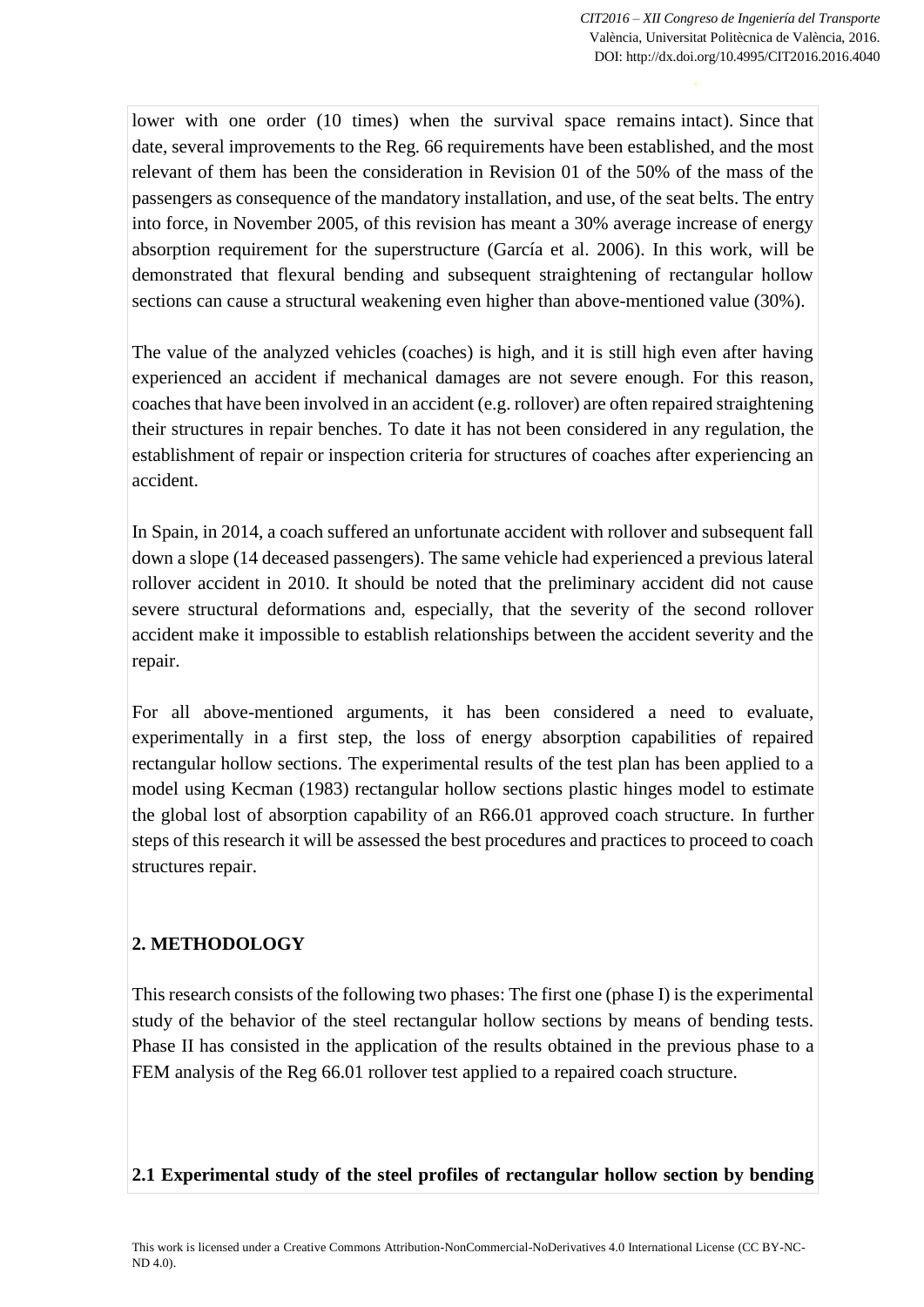## **tests (phase 1).**

The first step of the methodology is the determination of the characteristic Moment vs Angle curves and the absorbed energy by the profiles in bending tests applying the methodology proposed by García (1990). These tests were performed according the following procedure:

- STEP 1: the profile is bended to reach 5, 10 or 20 degrees of permanent deformation.
- STEP 2: the profile is straightened to its original geometry.
- STEP 3: the profile is bended up to 20 degrees in the same or the opposite direction than the first deformation.

Before those tests, a sample profile was tested by bending it to 40 degrees in order to have a pattern to compare to. After that, six profiles were tested as indicated before: two with 5 degrees of permanent first deformation, two with 10 and two with 20 degrees; in the three cases, one of every pair was bended in the same direction than the first deformation and the other in the opposite.

With the data of the displacement and load time histories of each test, the calculation of Moment – Angle and Absorbed energy curves can be carried out. Then, a coefficient of loss of absorption energy capability is estimated for the phase 2.

| Material   | Height of hollow | Width of hollow | Thickness of hollow |  |
|------------|------------------|-----------------|---------------------|--|
|            | section          | section         | section             |  |
| Steel S355 | 60 mm            | 40 mm           | 3 mm                |  |

The characteristics of the tested profiles are presented in table 1:

#### **Table 1 – Characteristics of tested profiles.**

All test samples were manufactured using the same steel casting in order to eliminate the effects from variations in material properties. In figure 1, the absorbed energy by the profiles during the first deformation is shown, following the same curve. The behaviors of the profiles are, indeed, the same during the STEP 1 deformation process.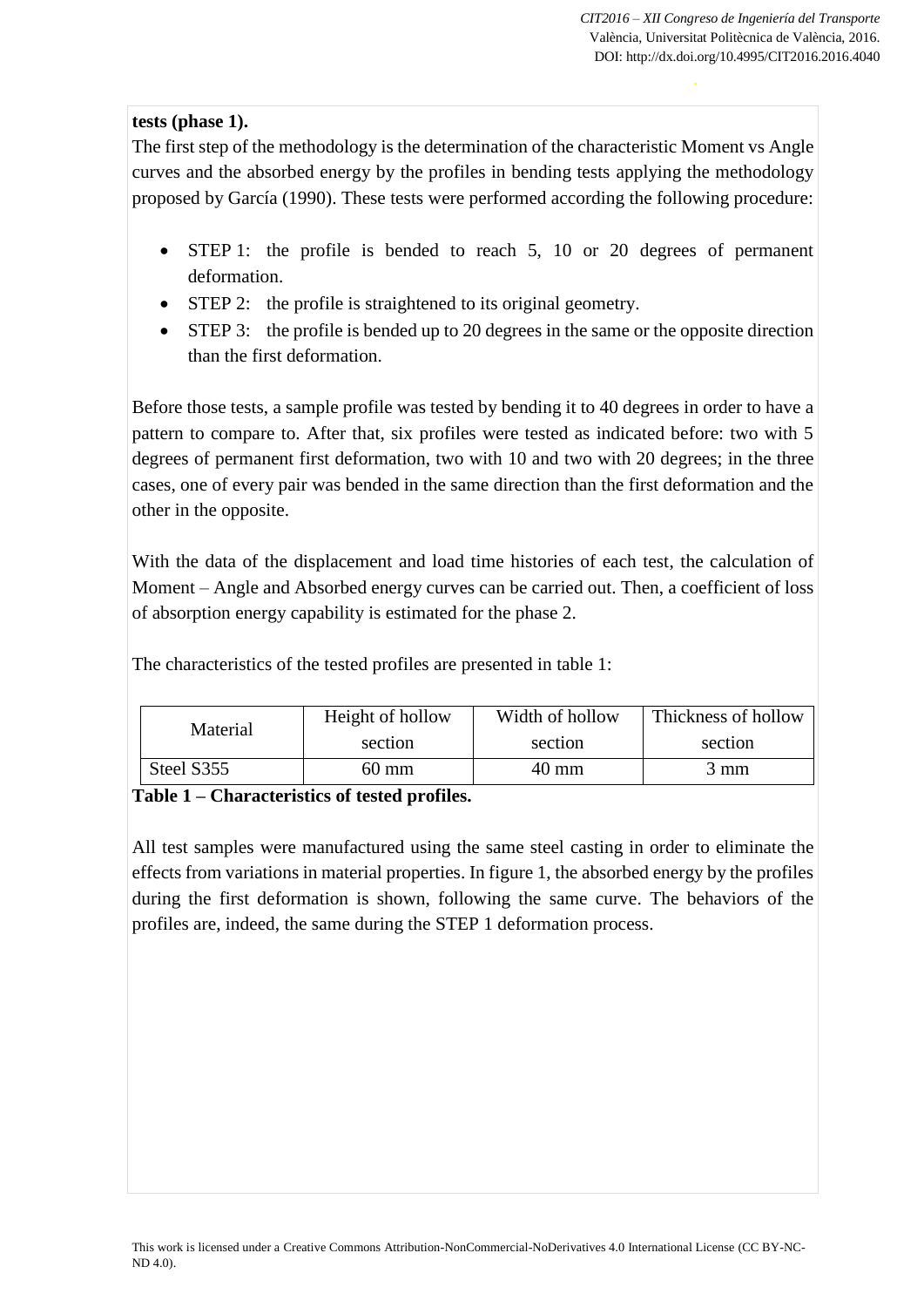

**Fig. 1 – Absorbed plastic energy in STEP 1 deformation.**

## **2.1 Application to a repaired coach structure (phase 2).**

The last step of the methodology is to quantify the loss of energy absorption capability in a complete coach structure after repair. The different scenarios are proposed according to a repair from collisions of different severity; the collisions chosen are rollovers where the structure bends 5, 10 and 20 degrees.

In order to calculate the absorbed energy, the mechanical characteristics of the repaired structure are proportional to an undamaged structure, applying the coefficients obtained in phase 1 for the residuary absorption energy capability.

The calculation has been made with a FEM model according to the prescriptions defined at Regulation 66.01 Annex 7 - Quais-static loading test of body sections as an equivalent approval method – and with the characteristics used by Alcalá et al. (2010).

# **3. RESULTS**

The next figures represent the Moment vs Bending angle curves of every profile tested, being:

- Blue curve: First deformation.
- Green curve: Repair.
- Red curve: Second deformation.

In every case, the curves are compared between both with the same first deformation bending angle but contrary direction in second deformation.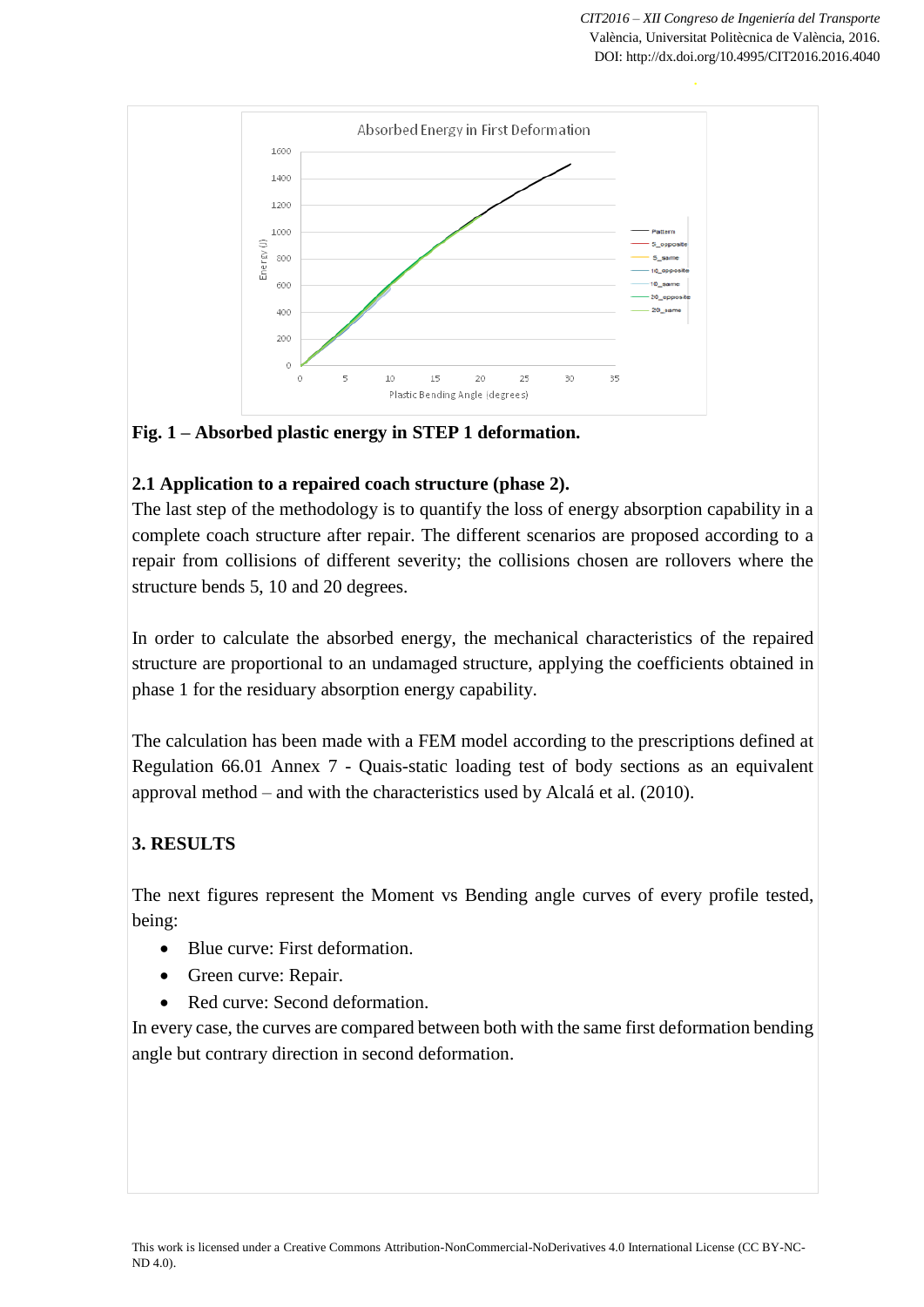

**Fig. 2 – Moment – Bending angle. 5 degrees first deformation.**



**Fig. 3 – Moment – Bending angle. 10 degrees first deformation.**



**Fig. 4 – Moment – Bending angle. 20 degrees first deformation.**

In order to understand the figures above, the next tables quantified the loss in energy absorption capability and maximum moment, which are the two values that give a better understanding of the behavior.

Table 1 compares the maximum moment reached in the second deformation with the one reached by the pattern sample, which is the same value of the maximum moment in the first deformation of all the samples.

This work is licensed under [a Creative Commons Attribution-NonCommercial-NoDerivatives 4.0 International License](http://creativecommons.org/licenses/by-nc-nd/4.0/) (CC BY-NC-ND 4.0).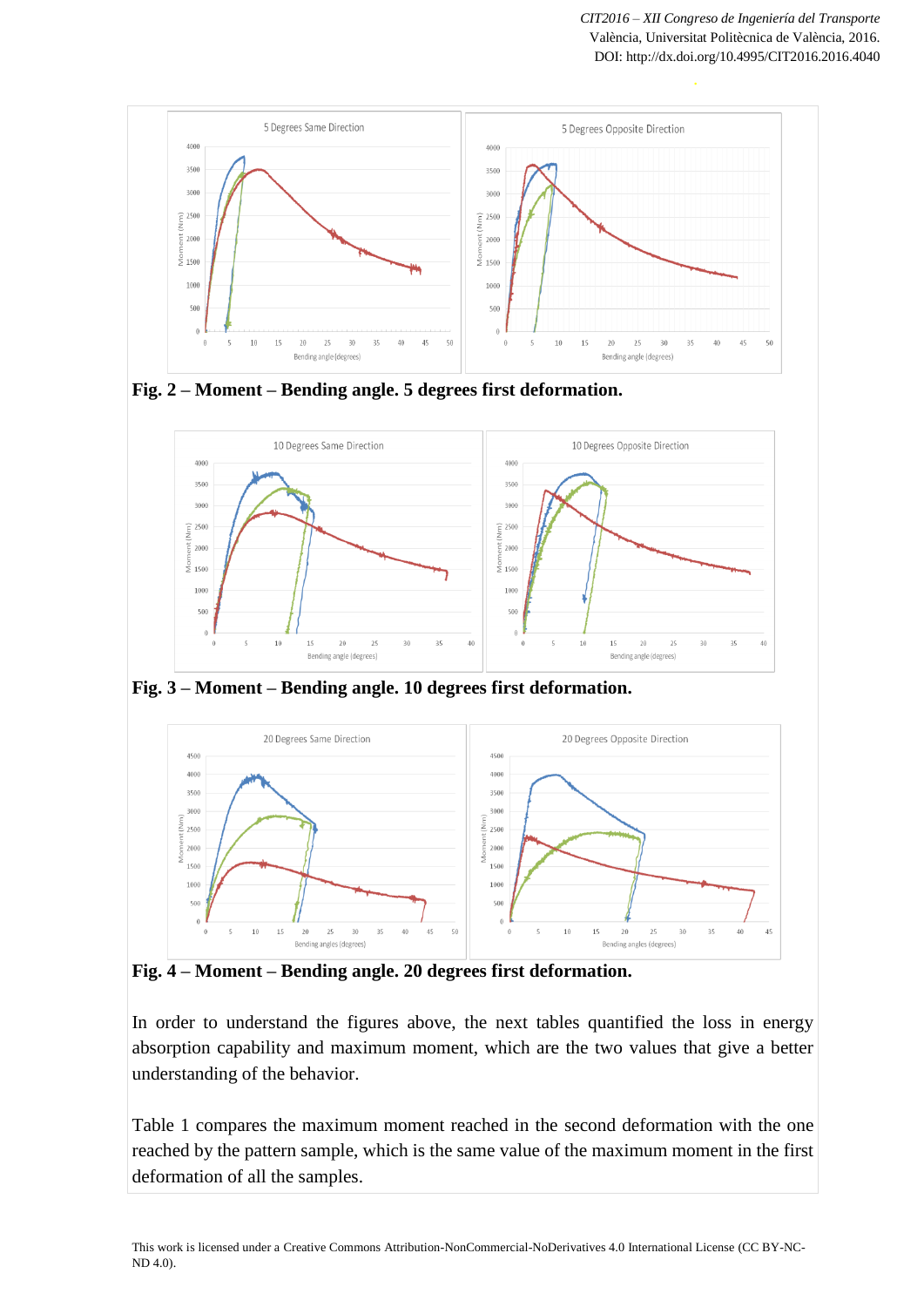|                                         | <b>Pattern</b> | $5^{\circ}$<br><b>Same</b><br>direction | 5°<br><b>Opposite</b><br>direction | $10^{\circ}$<br><b>Same</b><br>direction | $10^{\circ}$<br>Opposite<br>direction | $20^{\circ}$<br><b>Same</b><br>direction | $20^{\circ}$<br>Opposite<br>direction |
|-----------------------------------------|----------------|-----------------------------------------|------------------------------------|------------------------------------------|---------------------------------------|------------------------------------------|---------------------------------------|
| <b>Maximum</b><br><b>Moment</b><br>(Nm) | 4049           | 3580                                    | 3688                               | 2834                                     | 3376                                  | 1186                                     | 2298                                  |
| Percentage                              | 100            | 88                                      | 91                                 | 70                                       | 83                                    | 42                                       | 57                                    |

**Table 2 – Comparison of maximum moment.**

Table 3 compares the absorbed energy in the second deformation at the point of 30 degrees in plastic region. The absorbed plastic energy during all the process is in figure 5.

|                                                  | <b>Pattern</b> | 5°<br><b>Same</b><br>direction | $5^{\circ}$<br><b>Opposite</b><br>direction | $10^{\circ}$<br><b>Same</b><br>direction | $10^{\circ}$<br>Opposite<br>direction | $20^{\circ}$<br><b>Same</b><br>direction | $20^{\circ}$<br><b>Opposite</b><br>direction |
|--------------------------------------------------|----------------|--------------------------------|---------------------------------------------|------------------------------------------|---------------------------------------|------------------------------------------|----------------------------------------------|
| <b>Absorbed</b><br><b>Energy</b><br>$\mathbf{J}$ | 1510           | 1324                           | 1342                                        | 1159                                     | 1245                                  | 657                                      | 788                                          |
| Percentage                                       | 100            | 88                             | 89                                          | 77                                       | 82                                    | 44                                       | 52                                           |

**Table 3 – Comparison of absorbed energy.**



**Fig. 5 – Absorbed plastic energy in second deformation.**

The results of phase two, the application of the reduction coefficient from the tables above, into the characteristics of a FEM model of a coach structure can be summarized in the next table. It contains the absorbed energy by all the structure after the repair of a previous bending of 5, 10 and 20 degrees of bending angle. The values for an initial deformation of 0 degrees belong to the structure with no damage.

This work is licensed under [a Creative Commons Attribution-NonCommercial-NoDerivatives 4.0 International License](http://creativecommons.org/licenses/by-nc-nd/4.0/) (CC BY-NC-ND 4.0).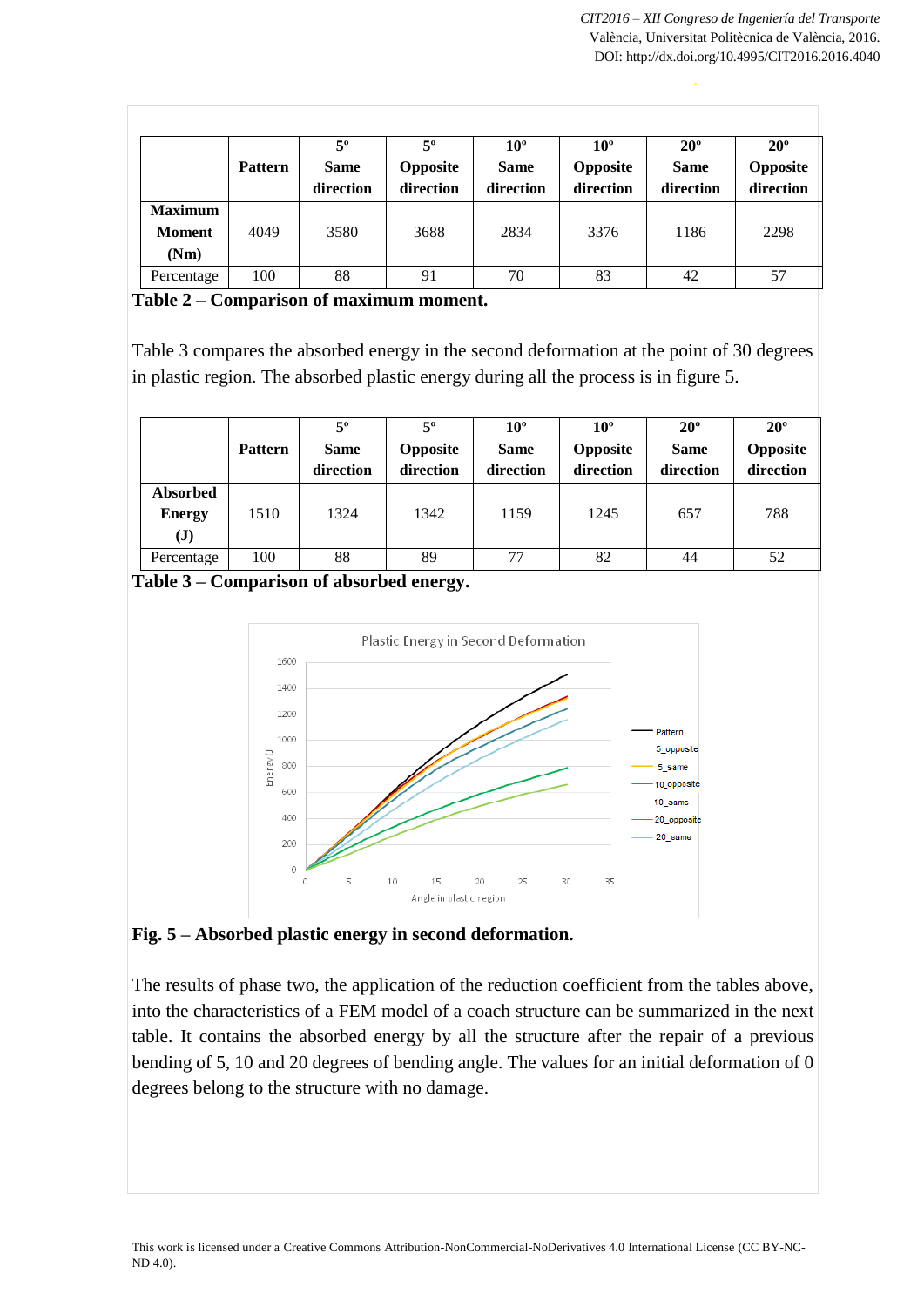| <b>Initial</b><br>deformation<br>(degrees) | 0      | 5     | 10    | 20    |
|--------------------------------------------|--------|-------|-------|-------|
| <b>Absorbed</b><br>energy (J)              | 104563 | 94437 | 90811 | 51801 |
| Percentage (%)                             | 100,0  | 90,3  | 86,8  | 49,5  |

**Table 4 – Comparison of absorbed energy in a repair coach structure.**

According to table 4, repaired coach structures should not be treated as an original, or undamaged, structure.

## **4. DISCUSSION**

The results show a loss of strength in the profiles tested during and after the repair compared to their initial characteristics. This loss is greater as the bending deformation angles are increasing, reaching in the 20 degrees deformation samples a loss of 50 per cent.

This loss in energy absorption can be explained with the Moment vs bending angle curves, comparing the first and second deformation curves. In the second one, the maximum moment is lower, reducing the area beneath the curve and so the energy as well. However, the slope of the curve in the plastic region (after the maximum moment), is minor in the second deformation.

Another point to highlight is the different behavior depending on the direction of the second deformation. If the second deformation is in the opposite direction of the first one, the maximum moment does not decrease as much as it does when the deformation is in the same direction; so, the energy absorption capability depends not only on the bending angles but on the direction of the bending.

When the rollover of a coach occurs, the bending angles can reach any value depending on the severity of the collision. Two values that can be considered as an approximation to understand the issue are 15 and 30 degrees, which are the bending angles when de deformation occurs at floor and window height, respectively.

As the table 3 shows, the absorption energy capability of a repaired coach structure can be highly reduced when 10 and 20 degrees are reached in a rollover.

It is major issue then, to define the requirements of a repaired coach structure.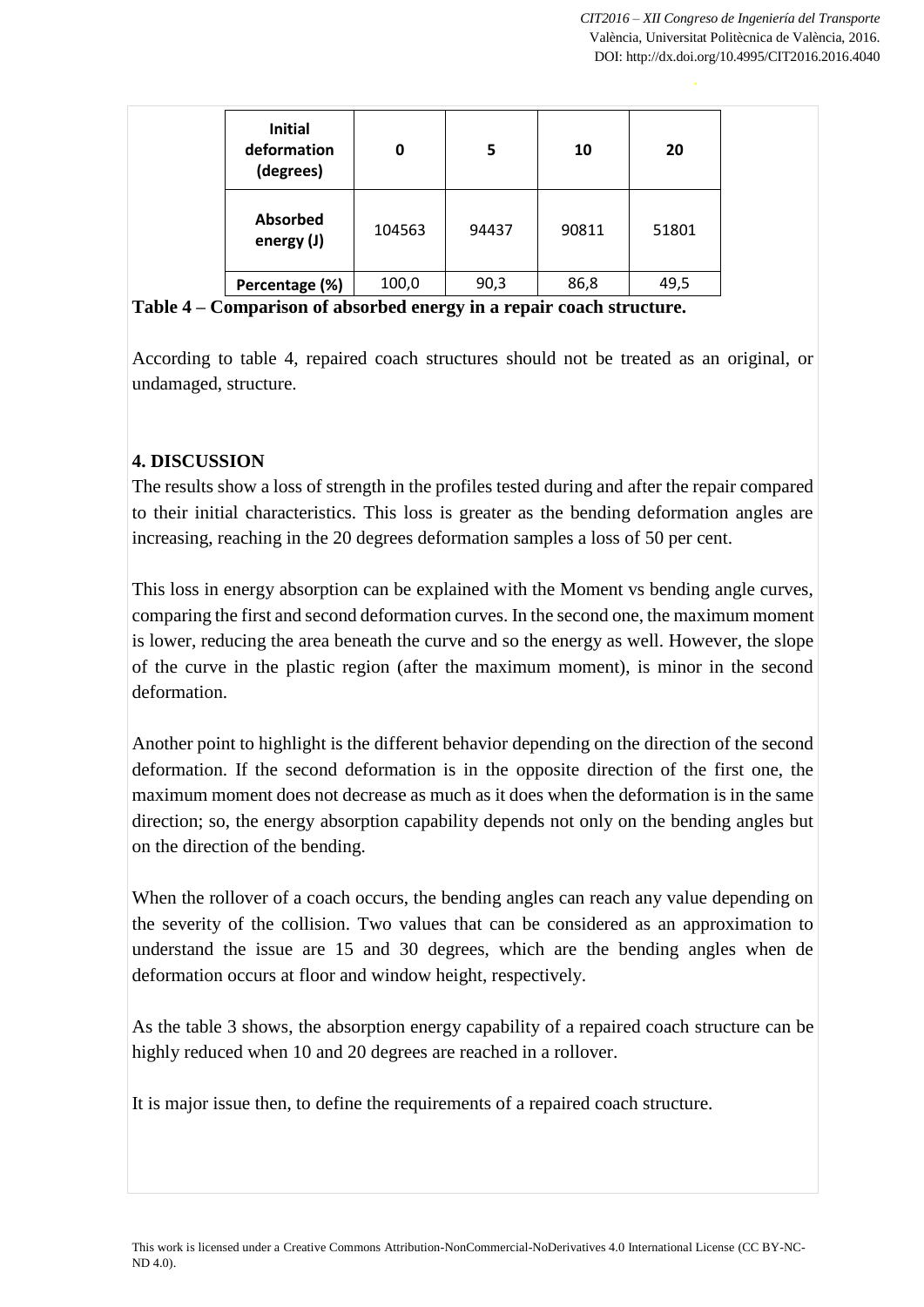# **5. CONCLUSSIONS**

It has been measured the loss of energy absorption capability of rectangular hollow sections after experimenting flexural bending permanent deformation and a subsequent repair, showing a significant loss above10 degrees of plastic deformation.

The application of the measured loss of capability of the profiles to a standard coach structure has shown a relevant loss of rollover crashworthiness indicating that there is a need to define the procedures of reparation as well as those of post-repair inspections.

Current analytical models, representative of the flexural bending behavior of rectangular hollow sections, are not adequate to represent the absorption capability of repaired by straightening profiles.

# **6. AKNOWLEDGMENTS**

This research has been held with the support of the Madrid Community Council of Ediucation, Youth and Sport who funded the project 'SEGuridad de los Vehículos AUTOmóviles, por un TRansporte Inteligente, Eficiente y Seguro' (SEGVAUTO-TRIES-CM) (P2013/MIT-2713) in the 2008–2011 National Research Program

# **7. REFERENCES.**

Alcalá Fazio, Enrique; Aparicio Izquierdo, Francisco; Grimaldi Pastoril, Rocío y Martín López, Ángel Luis (2010). Aplicación de técnicas de ensayo virtual a ensayos de vuelco de superestructuras de Autobuses y autocares*. "IX Congreso de Ingeniería del Transporte, CIT 2010",* 07/07/2010 - 09/07/2010, Madrid, España.

García, A. (1990) Estudio teórico y experimental del comportamiento de las superestructuras de vehículos de grandes dimensiones para el transporte de pasajeros bajo la acción de vuelco lateral. PhD Thesis.

García, A; Vicente Corral, T; Sánchez Lozano, M. (2006). Impact of the use of safety belts on the structural requirements Ander rollover of coaches*. International Journal of Heavy Vehicle Systems.* ISSN (Online) 1741-5152 (Print) 1744-232X. Volumen 13, Issue 3. pp 163- 169.

Dušan Kecman†. (1983). Bending collapse of rectangular and square section tubes. *International Journal of Mechanical Sciences.* Volume 25, Issues 9–10. pp 623–636. Special Issue Structural Crashworthiness Conference

Mátyás Matolcsy. (2007). The severity of bus rollover accidents. *20th International Technical Conference on the Enhanced Safety of Vehicles (ESV)* Paper Number: 07 0989.

UNECE Regulation Nº 66 00 Series (1986) of the United Nations Economic Commission for Europe — uniform technical prescriptions concerning the approval of large passenger vehicles with regard to the strength of their superstructure.